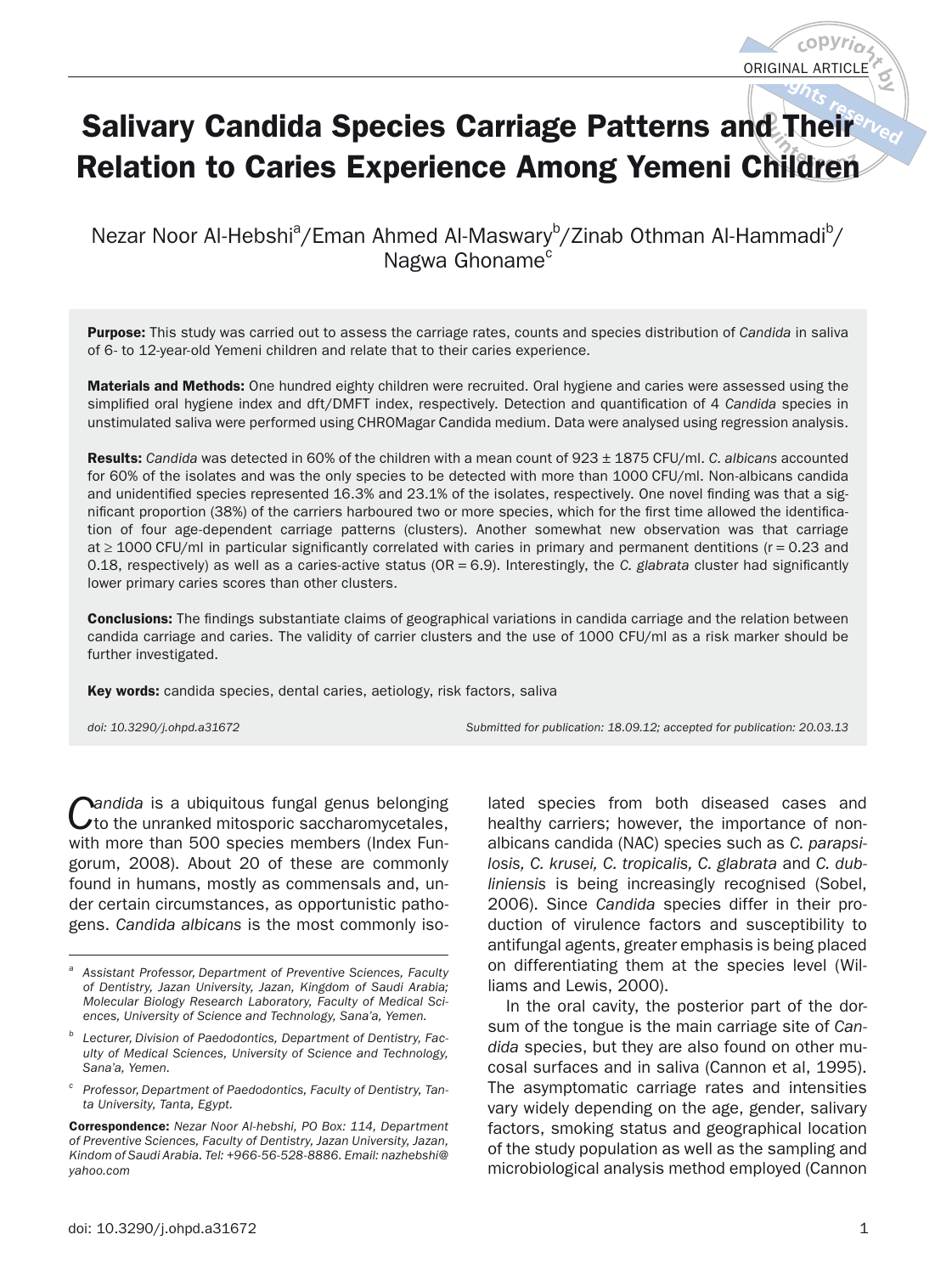et al, 1995; Kleinegger et al, 1996; Samaranayake, 2009). Geographical variations in particular are rather striking (Samaranayake, 2009; Xu and Mitchell, 2003). In children for example, carriage rates as low as 7.7% have been reported in Asian cohorts, while a prevalence of up to 70% has been found in Western populations (Samaranayake, 2009). While C. albicans accounts for the majority of the isolates from Europeans and Americans, NAC species seems to predominate among Chinese (Xu and Mitchell, 2003). It is prudent, therefore, to investigate oral carriage patterns of Candida species in other geographical areas, including developing countries, for which such information is nearly lacking.

It is well established that in susceptible hosts, Candida species can specifically infect the oral mucosa, resulting in a range of clinical pathologies collectively called oral candidiosis or candidiasis (Scully et al, 1994; Cannon et al, 1995). What remains controversial, however, is whether or not Candida has an aetiological role in caries. While it is not classically mentioned among the cariogenic microbiota, e.g. mutans streptococci and lactobacilli, there is growing evidence to support its potential cariogenic role. Candida has been detected in dentinal caries (Marchant et al, 2001; Shen et al, 2002) and its carriage has been repeatedly reported to correlate with caries experience (Coulter et al, 1993; Gabris et al, 1999; Raja et al, 2010) as well as caries risk (Raitio et al, 1996; Ollila and Larmas, 2008), particularly in primary teeth. C. albicans has been shown to possess a 20-fold greater ability to dissolve hydroxyapatite in vitro than Streptococcus mutans (Nikawa et al, 2003) and very recently to experimentally induce caries in rats (Klinke et al, 2011). Accordingly, the cariogenic potential of Candida should not be discounted.

Based on the above, the objective of the current study was to examine the salivary carriage patterns of Candida species among Yemeni children and to assess their relation to caries experience.

## **MATERIALS AND METHODS**

#### *Study subjects*

Sample size was calculated with the aim of detecting a difference in means of one decayed permament tooth or two decayed primary teeth between candida carriers and non-carriers, with a power of 90% and confidence level of 95%, assuming a carriers to non-carriers ratio of 1. Estimates for standard deviations were obtained from the study on oral health status among Yemeni children by Al-hadad et al (2009). The resultant sample size was around 150 and it was decided to increased it by 20%.

 $c$ O $PV$ 

Consequently, a total of 180 healthy 6- to 12-year-old children, equally stratified by gender, were recruited from the paedodontic clinic at the University of Science and Technology's Dental Faculty, and from one private and one public primary school in Sana'a City. In the paedodontic clinic, children who fulfilled the inclusion criteria were sequentially recruited from among the visitors. In the schools, children were randomly selected from grades 1 to 6 to yield roughly equal numbers from each grade. To be included in the study, the children had to be free of symptomatic oral candidiosis, have no history of current use of antibiotics or antifungal agents and have not worn orthodontic or other intraoral appliances.

The study was approved by the Medical Research Committee at the faculty. Written consent was obtained from parents of children recruited at the clinic; for those at schools, consent was obtained from the schools' directors.

#### *Clinical examination and sample collection*

Each of the study subjects was examined for oral hygiene and caries. The former was recorded as poor, fair or good using the simplified oral hygiene index (Greene and Vermillion, 1964). The latter was assessed using the dft/DMFT index according to WHO's methodology for oral health surveys (World Health Organization, 1997). Children with a zero dft/DMFT score were considered caries free. Samples of unstimulated whole saliva were then collected in sterile containers and immediately coldtransferred to the laboratory for microbiological analysis. As a standard, all samples were collected between 9:00 and 11:00 a.m. to control for circadian changes in flow.

## *Microbiological analysis*

The saliva samples were vortexed well for homogenisation before 100 μl of each sample were plated on CHROMagar Candida (CHROMagar; Paris, France) agar, a selective and differential medium for Candida, prepared according to manufacturer's directions. After 48–72 h of incubation at 37ºC, plates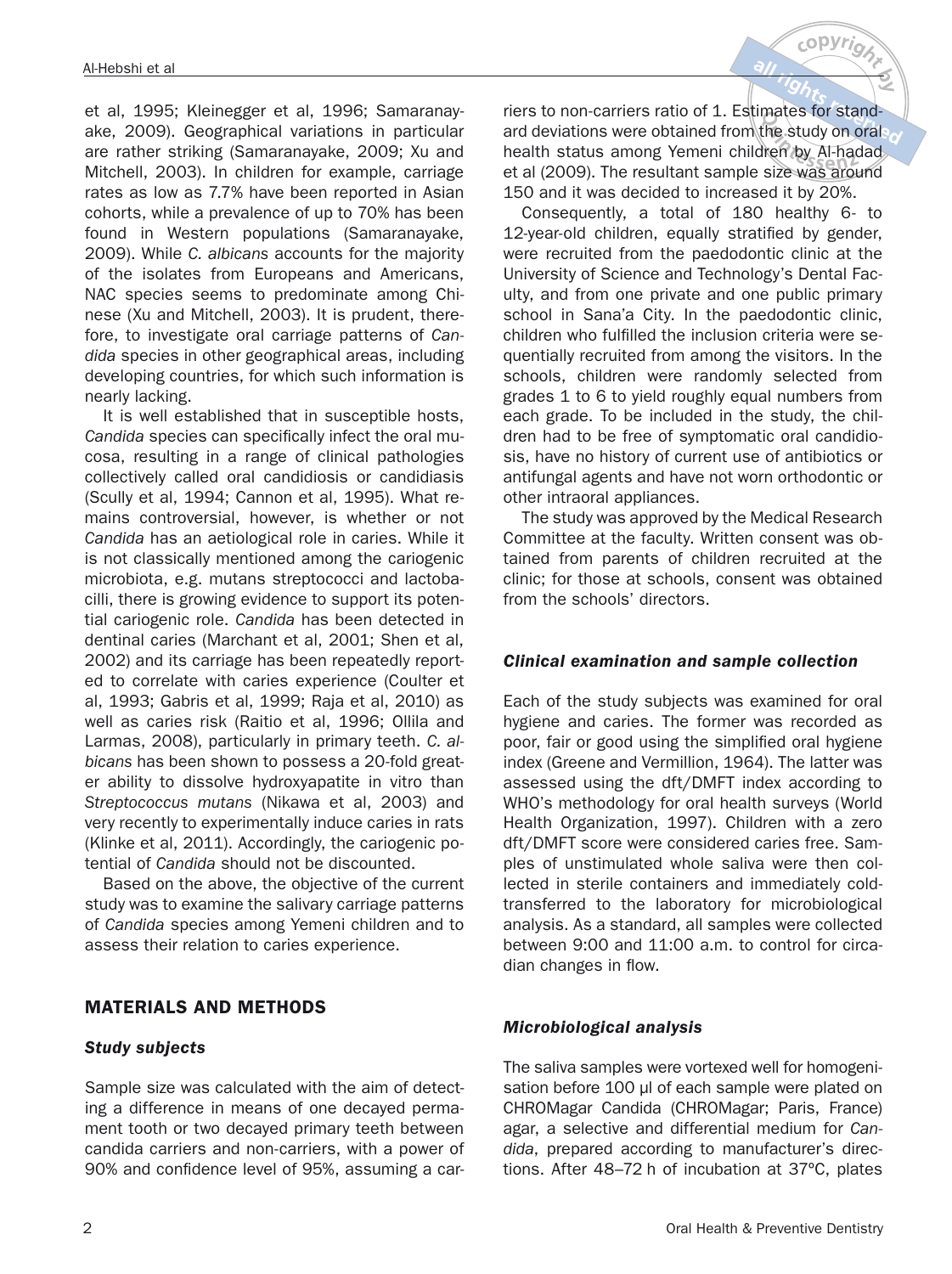|                  |                               | Gender                    |                             |           | OHI                |                     |           |
|------------------|-------------------------------|---------------------------|-----------------------------|-----------|--------------------|---------------------|-----------|
| <b>Component</b> | <b>Overall</b><br>$(N = 180)$ | <b>Male</b><br>$(n = 90)$ | <b>Female</b><br>$(n = 90)$ | $P^*$     | Fair<br>$(n = 29)$ | Good<br>$(n = 151)$ | $P^*$     |
| DT               | $1.02 \pm 1.46$               | $0.97 \pm 1.60$           | $1.08 \pm 1.32$             | <b>NS</b> | $1.03 \pm 1.82$    | $0.02 \pm 1.39$     | <b>NS</b> |
| <b>MT</b>        | $0.00 \pm 0.00$               | $00.0 \pm 0.00$           | $0.00 \pm 0.00$             | <b>NS</b> | $0.00 \pm 0.00$    | $0.00 \pm 0.00$     | <b>NS</b> |
| <b>FT</b>        | $0.02 \pm 0.13$               | $0.01 \pm 0.11$           | $0.02 \pm 0.15$             | <b>NS</b> | $0.00 \pm 0.00$    | $0.02 \pm 0.14$     | <b>NS</b> |
| <b>DMFT</b>      | $1.04 \pm 1.48$               | $0.98 \pm 1.63$           | $1.10 \pm 1.32$             | <b>NS</b> | $1.03 \pm 1.82$    | $1.04 \pm 1.41$     | <b>NS</b> |
| dt               | $2.95 \pm 2.90$               | $3.46 \pm 2.92$           | $2.44 \pm 2.80$             | 0.046     | $4.45 \pm 3.71$    | $2.66 \pm 2.63$     | 0.01      |
| ft               | $0.12 \pm 0.52$               | $0.09 \pm 0.32$           | $0.14 \pm 0.66$             | <b>NS</b> | $0.00 \pm 0.00$    | $0.14 \pm 0.57$     | <b>NS</b> |
| dft              | $3.07 \pm 2.91$               | $3.54 \pm 2.92$           | $2.59 \pm 2.84$             | <b>NS</b> | $4.45 \pm 3.71$    | $2.80 \pm 2.67$     | 0.02      |
| dft/DMFT         | $4.11 \pm 2.93$               | $4.52 \pm 2.92$           | $3.69 \pm 2.91$             | NS.       | $5.48 \pm 3.35$    | $3.84 \pm 2.78$     | 0.01      |

were checked for growth (carriage) and, when present, colonies were counted and carriage levels recorded as the number of CFU per ml of unstimulated whole saliva. A count of 1000 CFU/ml was used as a cut-off to dichotomise subjects into non- or low-level carriers and high-level carriers.

Based on their colour and as described previously (Odds and Bernaerts, 1994; Pfaller et al, 1996), colonies were identified as Candida albicans (light green), Candida tropicalis (metallic blue with or without a purple halo), Candida krusei (pink, rough, spreading colonies with pale edges), Candida glabrata (dark pink colonies with pale egdes) or other species (white or gray). Colony counts for each species were then obtained.

#### *Statistical analysis*

Demographic and clinical data were described as means  $\pm$  SD or proportions as appropriate. Microbiological data were described in terms of carriage status (carriers and non-carriers), species distribution, total and species-specific salivary counts (CFU/ml) and dichotomous carriage level status (non- or low-level carriers and high-level carriers). Association of the microbiological variables with caries status and, separately, caries scores was assessed using multiple logistic regression and multiple linear regression, respectively. Age, gender and oral hygiene status were included in each model as covariates. Odds ratios and/or correlation coefficients (r) were obtained as appropriate. Two-step clustering was used to cluster carriers based on carriage patterns. Differences with a P-value of ≤ 0.05 were considered significant. Statistical analyses were performed using SPSS and LogXact software (Cytel Corporation; San Diego, CA, USA).

## **RESULTS**

## *Oral hygiene and caries experience*

The mean age of the girls and boys was  $9.83 \pm 1.48$ and  $9.70 \pm 1.53$  years, respectively; the difference was statistically not significant. The oral hygiene status was good in 83.9%, fair in 16.1% and poor in 0% of the study population. The overall mean oral hygiene score was  $2.84 \pm 0.37$ . Differences in oral hygiene by age and gender were not statistically significant.

Twenty-three (12.8%) of the children were cariesfree; this did not vary significantly by age, gender or oral hygiene status. The caries scores are presented in Table 1. The D and d components accounted for 98% and 96% of the DMFT and dft scores, respectively, while the F and f components represented only 2% and 4%, respectively. There were no missing permanent teeth in any of the examined subjects. As expected, age was inversely associated with dft, while proportionally associated with DMFT scores  $(r = -0.28$  and 0.35, respectively;  $P < 0.0001$ ). Being a female and having good oral hygiene were significantly associated with lower d scores  $(r = -0.17$  and  $-0.20$ , respectively; Table 1).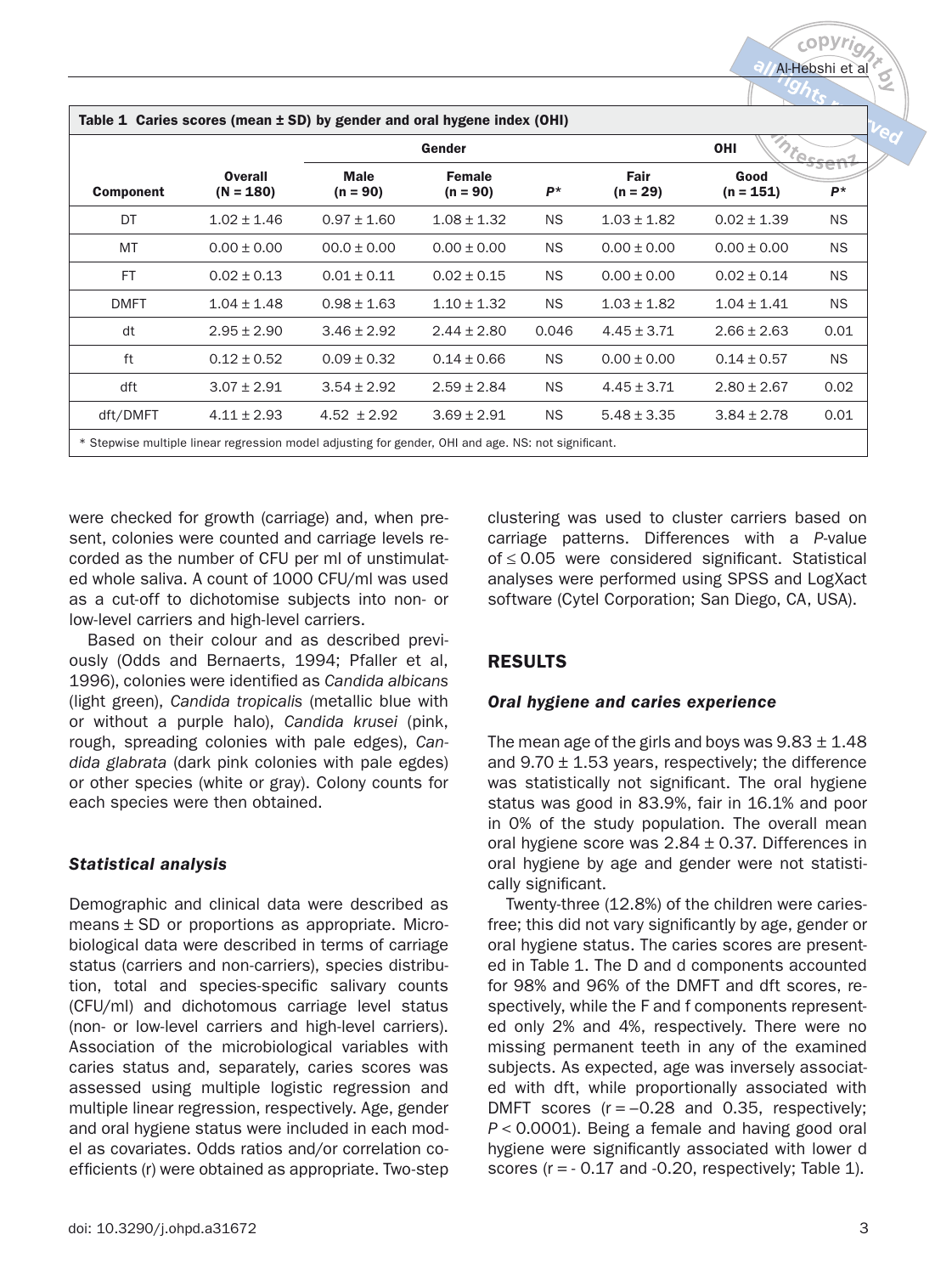

**Fig 1**  Clinical isolates of four Candida species in pure form on CHROMagar Candida.

#### *Candida species carriage patterns*

Candida was detected in 108 children (60%) with 160 species isolates recovered. The mean carriage count was 923 ± 1875 CFU/ml unstimulated saliva. Dichotomising by the 1000 CFU/ml carriage count cut-off, 156 subjects (86.7%) were non- or low-level carriers and 24 (13.3%) were high-level carriers. All sought species were detected based on the expect-

ed colony morphologies (Fig 1). Among the carriers, 67 subjects (62%) harboured only one Candida species, 30 subjects (27.8%) carried two species, 10 subjects (9.3%) had three species and one subject (0.9%) harboured four species (Fig 2).

The detection rates, distribution by dominance and mean counts of each species are presented in Table 2. C. albicans was the most frequently detected species (in 89.8% of the carriers), accounting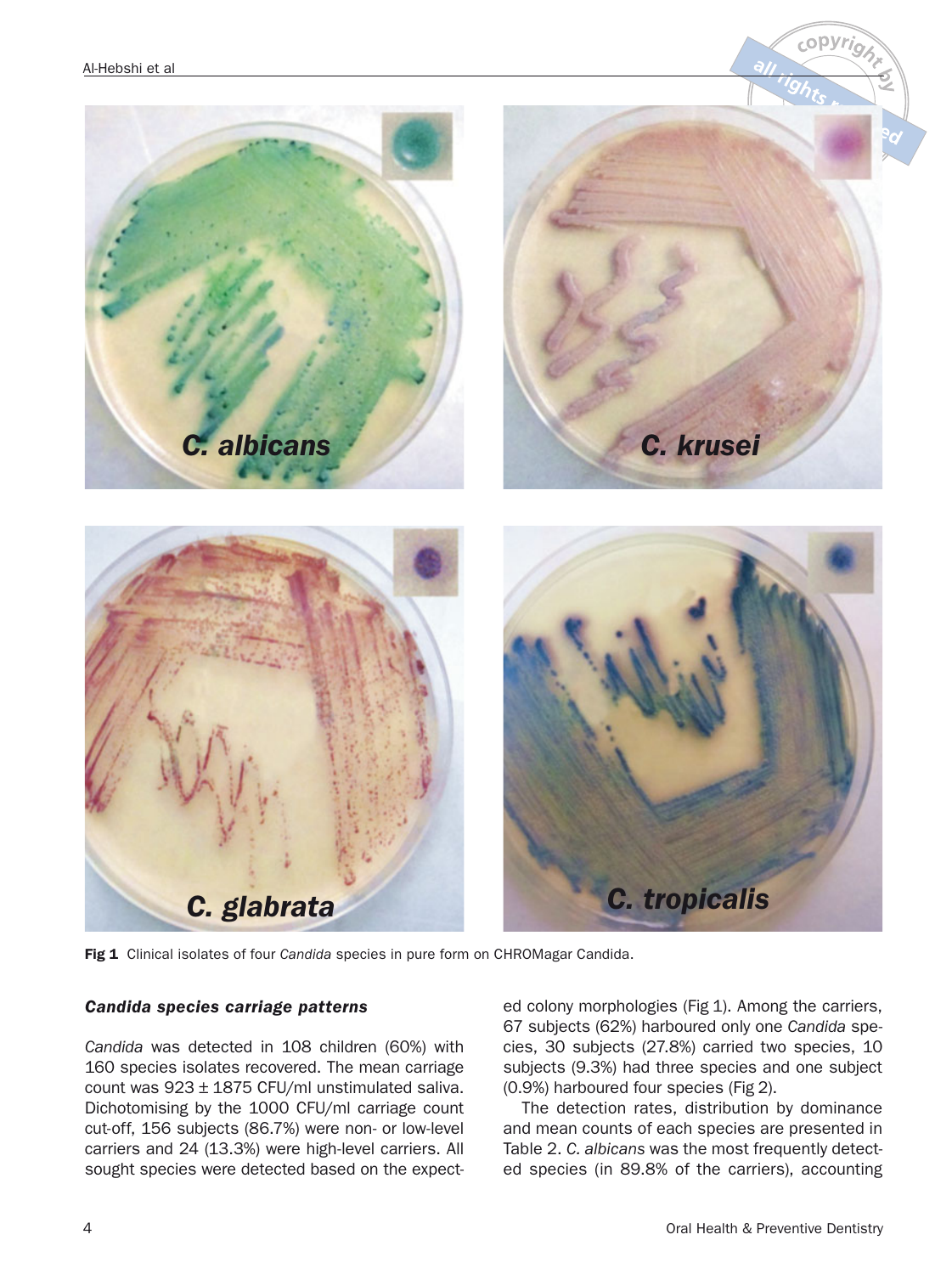

**Fig 2** Four Candida species harboured simultaneously by one of the study subjects.



**Fig 3**  Pie chart showing the four carrier clusters based on species co-carriage patterns.

| Table 2 Species detection frequency, distribution by dominance and mean counts among carriers ( $n = 108$ ) |                  |                                             |               |              |               |                 |
|-------------------------------------------------------------------------------------------------------------|------------------|---------------------------------------------|---------------|--------------|---------------|-----------------|
|                                                                                                             | <b>Frequency</b> | <b>Distribution by dominance</b><br>No. (%) |               |              |               | CFU/ml          |
| <b>Species</b>                                                                                              | No. (%)          | <b>First</b>                                | <b>Second</b> | <b>Third</b> | <b>Fourth</b> | $(mean \pm SD)$ |
| C. albicans                                                                                                 | 97 (89.8)        | 92(85.2)                                    | 03(02.8)      | 2(1.9)       | 0(0.0)        | $951 \pm 1927$  |
| C. glabrata                                                                                                 | 10(9.3)          | 04 (03.7)                                   | 03(02.8)      | 3(2.8)       | 0(0.0)        | $67 \pm 68$     |
| C. tropicalis                                                                                               | 05 (04.6)        | 02(01.8)                                    | 03(02.8)      | 0(0.0)       | 0(0.0)        | $22 \pm 16$     |
| C. krusei                                                                                                   | 11(10.2)         | 04(03.7)                                    | 05 (04.6)     | 2(1.9)       | 0(0.0)        | $103 \pm 138$   |
| Others                                                                                                      | 37(34.2)         | 06 (05.6)                                   | 26(24.1)      | 4(3.7)       | 1(0.9)        | $143 \pm 201$   |

for the majority (60.6 %) of the isolates; it was also the only species to be detected above 1000 CFU/ ml, representing the predominant species in about 85% of the carriers. C. krusei, C. tropicalis and C. glabrata were detected in 10.2%, 4.5% and 9.3% of the carriers and accounted for 6.9%, 3.1% and 6.3% of the isolates, respectively. They were present at much lower counts, but still represented the predominant species in about 9% of the carriers. Unidentified species (others) were recovered from 34.2% of the carriers, accounting for 23.1% of the isolates and were present as the most predominant species in 5.6% of the carriers and the second most dominant ones in 24%.

Gender and oral hygiene status did not correlate with carriage patterns. Age, on the other hand, appeared as a determinant of C. tropicalis and C. glabrata carriage; the former was exclusively detected in subjects  $\geq 11$  years old, while the latter appeared only in subjects  $\leq 10$  years old.

#### *Carrier clustering by carriage patterns*

Two-step clustering by carriage data revealed the presence of four age-dependent clusters of carriers (Fig 3). The largest cluster (58.3%) with a mean age of 9.9 years included carriers of C. albicans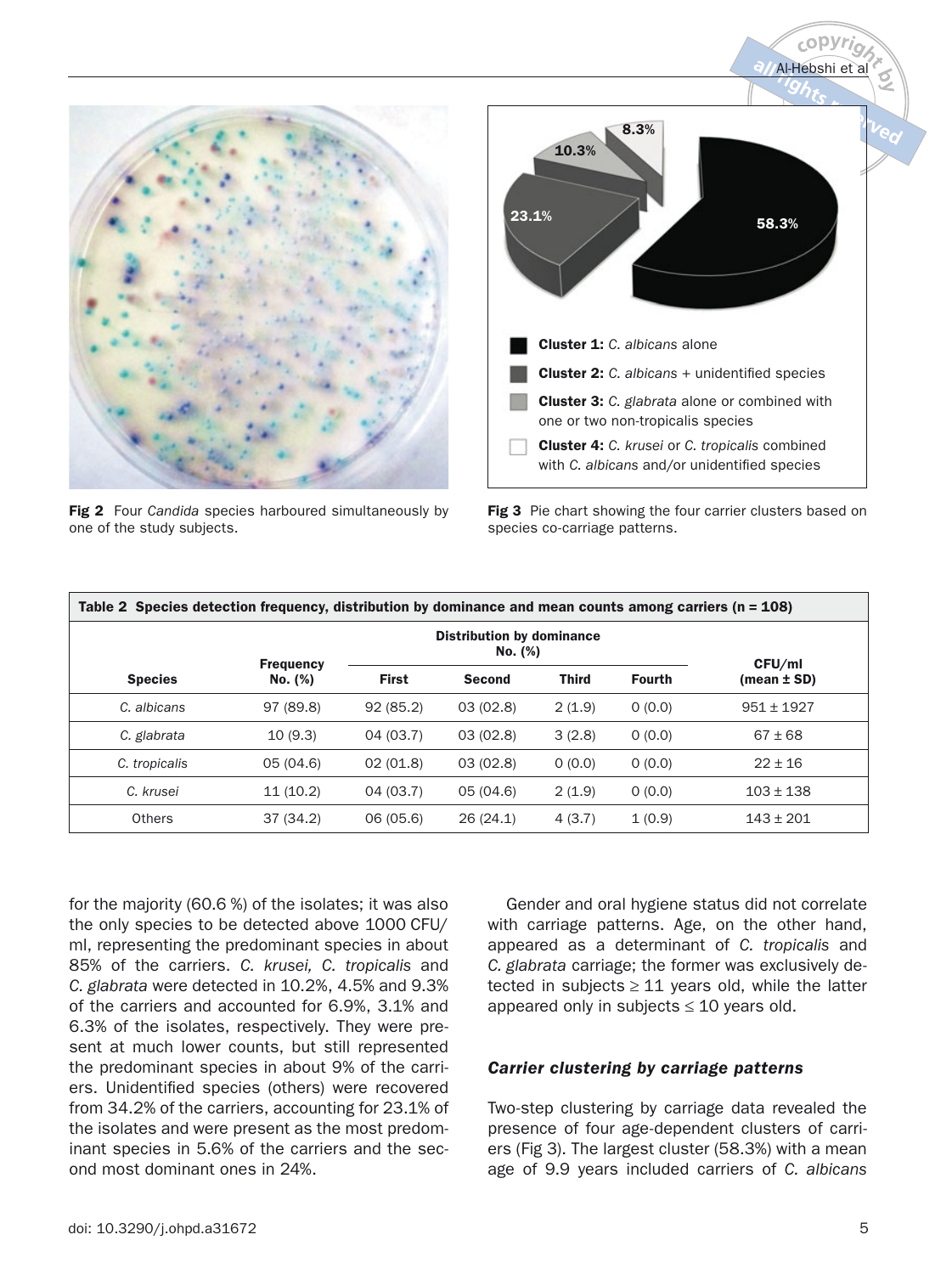| Table 3 Caries scores (mean ± standard deviation) by carriage status |                           |                        |                          |           |  |  |
|----------------------------------------------------------------------|---------------------------|------------------------|--------------------------|-----------|--|--|
|                                                                      | Non-carriers ( $n = 72$ ) | Carriers ( $n = 108$ ) | $r^{\star}$              | ₽*        |  |  |
| DT                                                                   | $0.88 \pm 1.24$           | $1.12 \pm 1.59$        |                          |           |  |  |
| MT                                                                   | $0.00 \pm 0.00$           | $0.00 \pm 0.00$        | $\overline{\phantom{a}}$ | <b>NS</b> |  |  |
| <b>FT</b>                                                            | $0.00 \pm 0.00$           | $0.03 \pm 0.17$        | $\overline{\phantom{a}}$ | <b>NS</b> |  |  |
| <b>DMFT</b>                                                          | $0.88 \pm 1.24$           | $1.15 \pm 1.62$        | $\overline{\phantom{a}}$ | <b>NS</b> |  |  |
| dt                                                                   | $2.24 \pm 2.24$           | $3.43 \pm 3.18$        | 0.17                     | 0.016     |  |  |
| ft                                                                   | $0.70 \pm 0.26$           | $0.15 \pm 0.64$        | $\overline{\phantom{a}}$ | <b>NS</b> |  |  |
| dft                                                                  | $2.31 \pm 2.30$           | $3.57 \pm 3.16$        | 0.20                     | 0.007     |  |  |
| DMFT/dft                                                             | $3.18 \pm 2.46$           | $4.72 \pm 3.07$        | 0.24                     | 0.001     |  |  |
|                                                                      |                           |                        |                          |           |  |  |

\* Stepwise multiple linear regression model adjusting for gender, OHI and age. r: correlation coefficient; NS: not significant.

| Table 4 Caries scores (mean ± standard deviation) by dichotomous carriage level categories (cut-off at 1000 CFU/ml)             |                                              |                                          |                          |           |  |  |
|---------------------------------------------------------------------------------------------------------------------------------|----------------------------------------------|------------------------------------------|--------------------------|-----------|--|--|
|                                                                                                                                 | Non- or low-level<br>carriers<br>$(n = 156)$ | <b>High-level carriers</b><br>$(n = 24)$ | $r^{\star}$              | P*        |  |  |
| DT                                                                                                                              | $0.94 \pm 1.42$                              | $1.54 \pm 1.62$                          | 0.153                    | 0.029     |  |  |
| MT                                                                                                                              | $0.00 \pm 0.00$                              | $0.00 \pm 0.00$                          | $\overline{\phantom{a}}$ | <b>NS</b> |  |  |
| <b>FT</b>                                                                                                                       | $0.00 \pm 0.00$                              | $0.13 \pm 0.34$                          | 0.33                     | 0.001     |  |  |
| <b>DMFT</b>                                                                                                                     | $0.94 \pm 1.42$                              | $1.67 \pm 1.71$                          | 0.18                     | 00.01     |  |  |
| dt                                                                                                                              | $2.72 \pm 2.46$                              | $4.46 \pm 4.67$                          | 0.22                     | 0.002     |  |  |
| ft                                                                                                                              | $0.10 \pm 0.45$                              | $0.25 \pm 0.85$                          |                          | <b>NS</b> |  |  |
| dft                                                                                                                             | $2.81 \pm 2.49$                              | $4.71 \pm 4.54$                          | 0.23                     | 0.001     |  |  |
| DMFT/dft                                                                                                                        | $3.76 \pm 2.61$                              | $6.38 \pm 3.87$                          | 0.31                     | 0.0001    |  |  |
| * Stepwise multiple linear regression model adjusting for gender, OHI and age. r: correlation coefficient; NS: not significant. |                                              |                                          |                          |           |  |  |

alone. Carriers of both C. albicans and unidentified species (others), with a mean age of 9.2 years, formed the second cluster (23.1%). The third cluster (10.2%) consisted of a group of younger carriers (mean age of 8.6 years) who harboured C. glabrata alone or combined with one or two of the non-tropicalis species. A group of older children (mean age 11 years) who carried C. tropicalis or C. krusei along with C. albicans and/or unidentified species constituted the fourth cluster (8.3%).

#### *Dental caries in relation to candida carriage*

The carriage status (carriers vs non-carriers) significantly correlated with the d scores (Table 3), while the carriage counts showed significant association with both the d ( $r = 0.15$ ;  $P = 0.042$ ) and f  $(r = 0.17; P = 0.023)$  scores as well as the F component scores ( $r = 0.2$ ;  $P = 0.009$ ). Adjusted for other factors, neither the presence nor the mean counts of salivary Candida correlated with caries status (caries-free/caries-active). However, carriage at counts  $\geq$  1000 CFU/ml of unstimulated saliva was significantly associated with being caries-active (odds ratio =  $6.9$ ;  $P = 0.03$ ). It also strongly correlated with both primary and permanent dentition caries scores (Table 4).

Interestingly, the carriers in cluster three (the glabrata cluster) showed significantly much lower d and dft scores than those of the carriers in the other clusters even after adjustment for carriage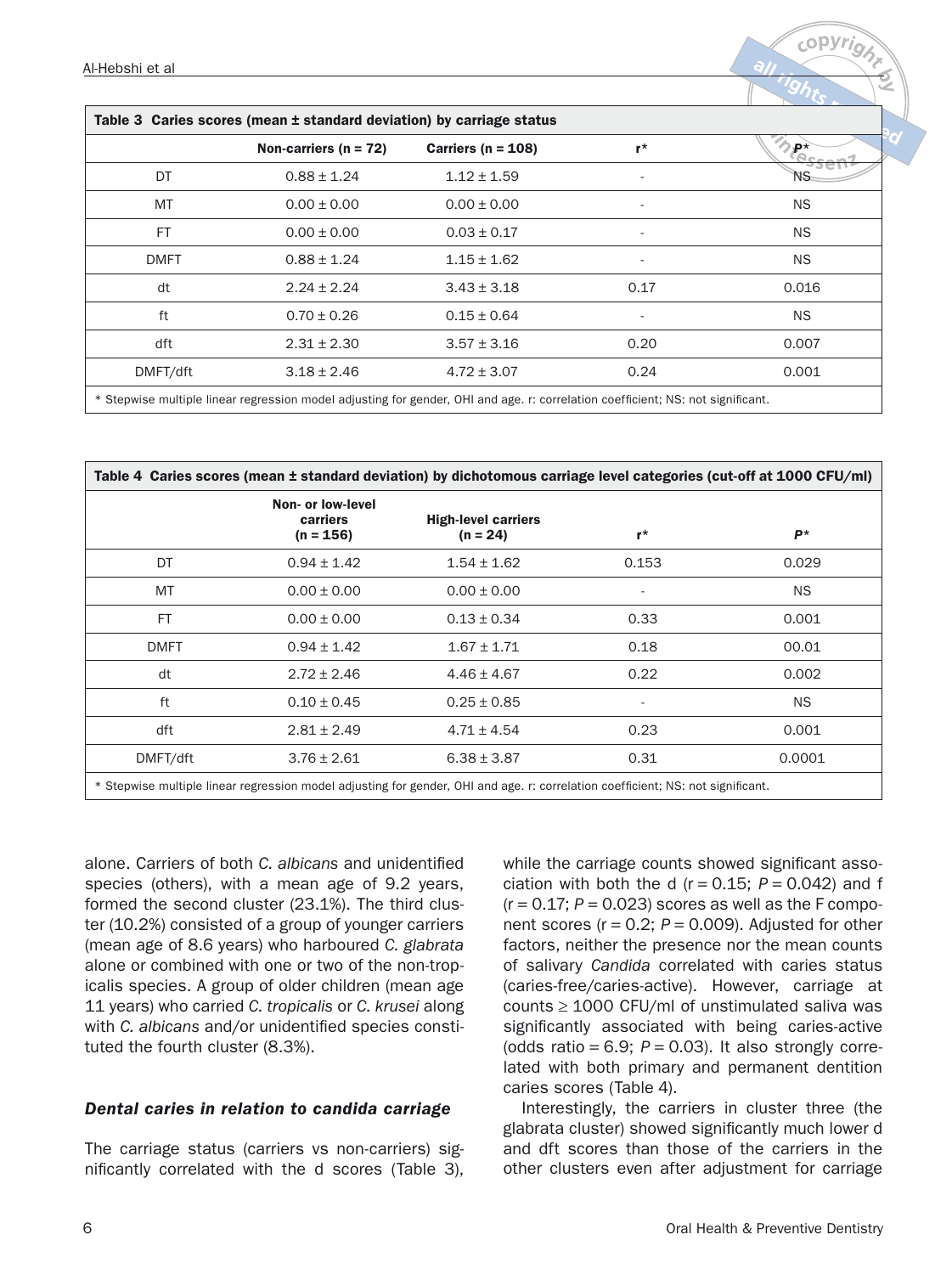levels. The mean d and dft scores  $(1.91 \pm 3.60$  and  $1.91 \pm 3.76$ , respectively) were even lower than those of the non-carriers, although the differences were not significant. This cluster also tended to have more caries-free subjects (28%) than other carrier clusters (7%) and non-carriers (18%), but the differences were marginally significant after adjustment for other factors.

# **DISCUSSION**

Information about oral Candida carriage from different geographical locations is required to improve our understanding of the global distribution of this genus among humans (Xu and Mitchell, 2003). This seems particularly important, as the interest in Candida as a cariogenic micro-organism is reviving (Raja et al, 2010; Klinke et al, 2011). To the best of our knowledge, this is probably the first report about salivary carriage patterns of Candida species and their relation to caries experience among children from Arabia.

Various sampling techniques for assessment of oral Candida carriage or infection are described in the literature including smears, swabs, imprints, paperpoints, concentrated oral rinse (COR) and whole saliva (Williams and Lewis, 2000). The latter two are more sensitive and allow accurate quantification of the fungus for correlation and comparison purposes; however, saliva rather than COR was chosen for the current study because it is probably more relevant to caries risk assessment. Candida species were detected, quantified and differentiated using CHROMagar Candida. The medium has high specificity (95%–100%) and is recommended for rapid screening of clinical samples (Pfaller et al, 1996; Willinger and Manafi, 1999). However, some species have been shown to be not easily differentiated from the 4 sought species, particularly C. dubliniensis, which appears similar to C. albicans on the medium (Hospenthal et al, 2006). Since these species are very rare in healthy carriers, it is doubtful that any mistyping could have influenced the results of the current study. Surprisingly, CHRO-Magar Candida medium has hardly been used in assessment of oral Candida carriage.

The prevalence of carriage in this study (60%) is almost identical to carriage rates reported for children of the same age from the UK (Raja et al, 2010), North America (Jabra-Rizk et al, 2007), Brazil (Cortelli et al, 2006) and Israel (Berdicevsky et al, 1984). The highest rate reported so far is 71%

for Scottish children (Martin and Wilkinson, 1983). Lower prevalences (27% to 50%) have been found  $V_{\odot}$ in children from Poland (Rozkiewicz et al, 2006) and Turkey (Kadir et al, 2005), while a rate as low as 7.7% has been found among Chinese children (Sedgley et al, 1997). While methodological variations probably account for some of these differences, geographical variation is also thought to be an important factor (Xu and Mitchell, 2003). The current study shows that children can asymptomatically harbour high counts of Candida (in thousands of CFU/ml), which is consistent with findings from some previous reports (Coulter et al, 1993; Signoretto et al, 2009; Raja et al, 2010) but contradicts another study (Epstein et al, 1980) which showed that a cut-off of 400 CFU per ml unstimulated saliva can be used to differentiate carriers from infected patients.

C. albicans accounted for 60.6% of all the isolates in this study, which is lower than the proportions reported from Brazil (Moreira et al, 2001), Turkey (Kadir et al, 2005) and North America (Jabra-Rizk et al, 2007), while it was considerably higher than those found among the Chinese, for whom C. albicans was shown to represent only 9.4% of all isolates (Xu and Mitchell, 2003). In the current study, C. albicans was also found to account for 100% of carriage at > 1000 CFU/ml. Kleinegger et al (1996) found comparable findings using a cut-off of 500 CFU in mucosal swabs. This is the first study to report mean counts for NAC species. The lowest counts were found for C. troplicalis followed by C. glabrata and C. krusei. Nevertheless, the NAC species were still detected as the most predominant species in some of the carriers. Distribution of NAC species varies considerably among the studies. Notably, however, while C. glabrata has not been detected in several previous reports (Kleinegger et al, 1996; Moalic et al, 2001; Kadir et al, 2005; Raja et al, 2010), it was detected in 9.3% of the carriers in this study.

Thirty-eight percent of the carriers harboured two or more species, which is far higher than the range (2%–5%) reported earlier (Kleinegger et al, 1996; Moreira et al, 2001). In fact, this is also the first time co-carriage of more than 2 species has been reported (about 10%). Because of these high co-carriage rates, it was possible to perform cluster analysis, which identified 4 clusters of carriers according to carriage patterns, another novel finding in this study. One limitation here, however, is that it was not possible to identify a considerable fraction (23%) of the isolates with CHROMagar,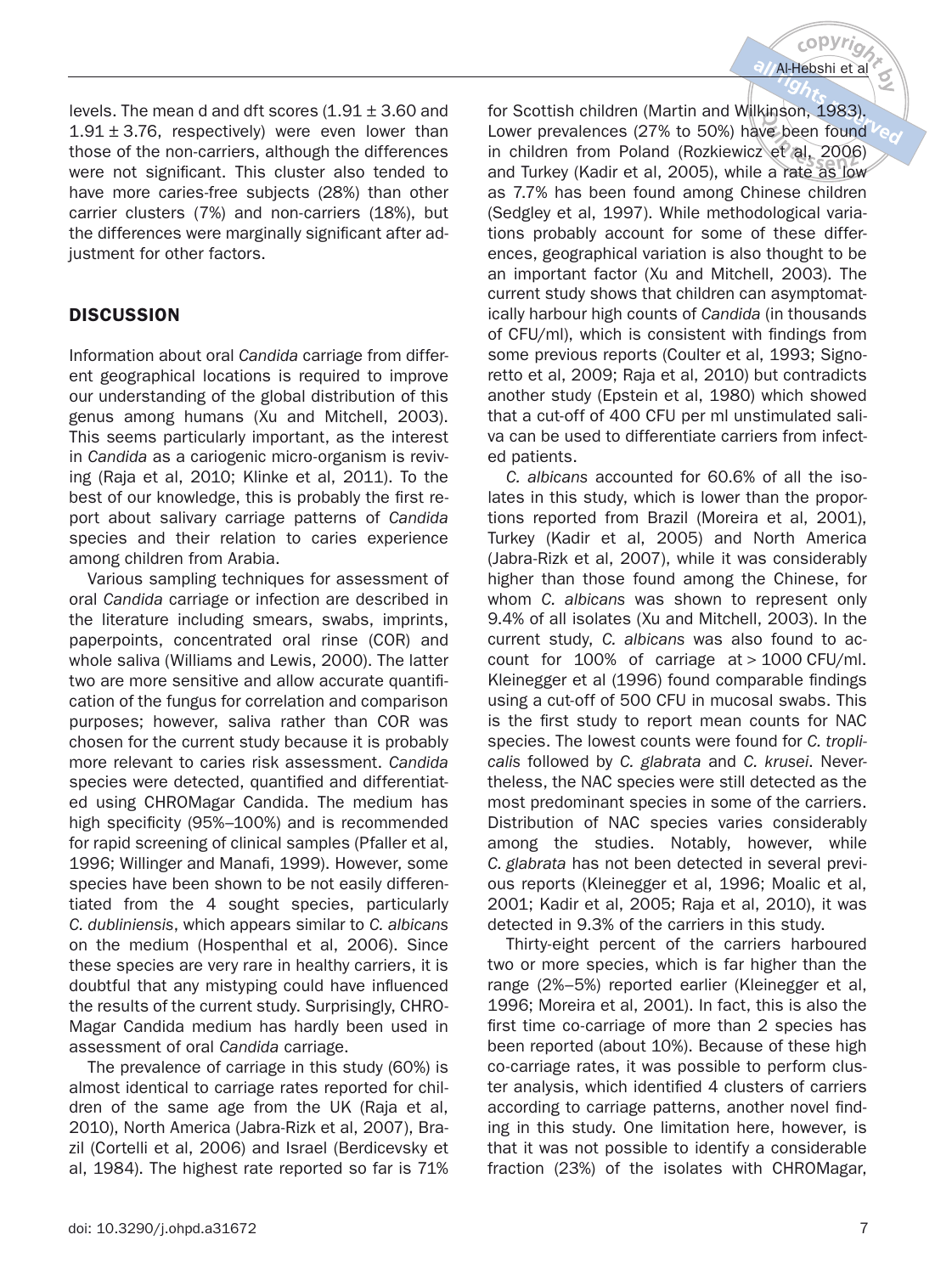which may have compromised the accuracy of clustering. Nevertheless, since most of the unidentified species isolates were co-carried with C. albicans (carrier cluster 2), it seems appropriate to assume that they represented one species.

The current study substantiates previous evidence of the association between Candida carriage and caries. Being a cross-sectional study, it actually provides a lower level of evidence compared to previous case-control (Signoretto et al, 2009; Raja et al, 2010) or longitudinal risk-assessment studies (Russell et al, 1991; Raitio et al, 1996; Ollila and Larmas, 2008); however, it does present new information with potential clinical and research implications. First, it shows that carriage of Candida at counts >1000 CFU/ml of unstimulated saliva was associated with higher caries scores in both dentitions as well as with caries status (caries-active vs caries-free). In line with this, Raja et al (2010) and Signoretto et al (2009) reported mean counts of > 1000 CFU/ml in their caries-active groups. This cut-off could therefore be used for defining caries risk, but it needs to be assessed in further studies. Second, it demonstrates that the carrier cluster carrying C. glabrata had much lower caries scores and tended to include more cariesfree subjects. This is an interesting finding that also needs to be explored further.

## **CONCLUSION**

To sum up, the current study substantiates evidence on the association between Candida carriage and caries, particularly in primary dentition. The clinical implication of this is that salivary Candida levels may be used to assess caries risk in children and that controlling them, for example by use of antifungal agents or perhaps vaccination, may represent a strategy for prevention of caries. Thus, these are strongly recommended as lines of future research.

## **ACKNOWLEDGEMENT**

The research work was funded by the University of Science and Technology, Sana'a, Yemen. All lab work was done at the Molecular Biology Research Lab at UST, Yemen. We would like to thank Dr. Talal Alkahtani for his help with laboratory work.

#### **REFERENCES**

1. Al-Haddad KA, Al-Hebshi NN, Al-Ak'hali MS. Oral health status and treatment needs among school children in Sana'a City, Yemen. Int J Dent Hyg 2009;8:80–85.

 $cop$ 

- 2. Berdicevsky I, Ben-Aryeh H, Szargel R, Gutman D. Oral Candida in children. Oral Surg Oral Med Oral Pathol 1984;57:37–40.
- 3. Cannon RD, Holmes AR, Mason AB, Monk BC. Oral Candida: clearance, colonization, or candidiasis? J Dent Res 1995;74:1152–1161.
- 4. Cortelli SC, Junqueira JC, Faria IdS, Ito CYK, Cortelli JR. Correlation between Candida spp. and DMFT index in a rural population. Brazilian Journal of Oral Sciences 2006;5:1007–1011.
- 5. Coulter WA, Murray SD, Kinirons MJ. The use of a concentrated oral rinse culture technique to sample oral candida and lactobacilli in children, and the relationship between candida and lactobacilli levels and dental caries experience: a pilot study. Int J Paediatr Dent 1993;3:17-21.
- 6. Epstein JB, Pearsall NN, Truelove EL. Quantitative relationships between Candida albicans in saliva and the clinical status of human subjects. J Clin Microbiol 1980;12: 475–476.
- 7. Gabris K, Nagy G, Madlena M, Denes Z, Marton S, Keszthelyi G, et al. Associations between microbiological and salivary caries activity tests and caries experience in Hungarian adolescents. Caries Res 1999;33:191–195.
- 8. Greene JC, Vermillion JR. The Simplified Oral Hygiene Index. J Am Dent Assoc 1964;68:7–13.
- 9. Hospenthal DR, Beckius ML, Floyd KL, Horvath LL, Murray CK. Presumptive identification of Candida species other than C. albicans, C. krusei, and C. tropicalis with the chromogenic medium CHROMagar Candida. Ann Clin Microbiol Antimicrob 2006;5:1.
- 10. Index Fungorum. Index Fungorum Partnership; 2008. Available at http://www.indexfungorum.org/, Accessed April 21 2012.
- 11. Jabra-Rizk MA, Torres SR, Rambob I, Meiller TF, Grossman LK, Minah G. Prevalence of oral Candida species ina North American pediatric population. J Clin Pediatr Dent 2007; 31:260–263.
- 12. Kadir T, Uygun B, Akyuz S. Prevalence of Candida species in Turkish children: relationship between dietary intake and carriage. Arch Oral Biol 2005;50:33–37.
- 13. Kleinegger CL, Lockhart SR, Vargas K, Soll DR. Frequency, intensity, species, and strains of oral Candida vary as a function of host age. J Clin Microbiol 1996;34:2246–2254.
- 14. Klinke T, Guggenheim B, Klimm W, Thurnheer T. Dental caries in rats associated with Candida albicans. Caries Res 2011;45:100–106.
- 15. Marchant S, Brailsford SR, Twomey AC, Roberts GJ, Beighton D. The predominant microflora of nursing caries lesions. Caries Res 2001;35:397–406.
- 16. Martin MV, Wilkinson GR. The oral yeast flora of 10-yearold schoolchildren. Sabouraudia 1983;21:129–135.
- 17. Moalic E, Gestalin A, Quinio D, Gest PE, Zerilli A, Le Flohic AM. The extent of oral fungal flora in 353 students and possible relationships with dental caries. Caries Res 2001;35:149–155.
- 18. Moreira D, Spolidorio DM, Rodrigues JA, Boriollo MF, Pereira CV, Rosa EA, et al. Candida spp. biotypes in the oral cavity of school children from different socioeconomic categories in Piracicaba-SP, Brazil. Pesqui Odontol Bras 2001;15:187–195.